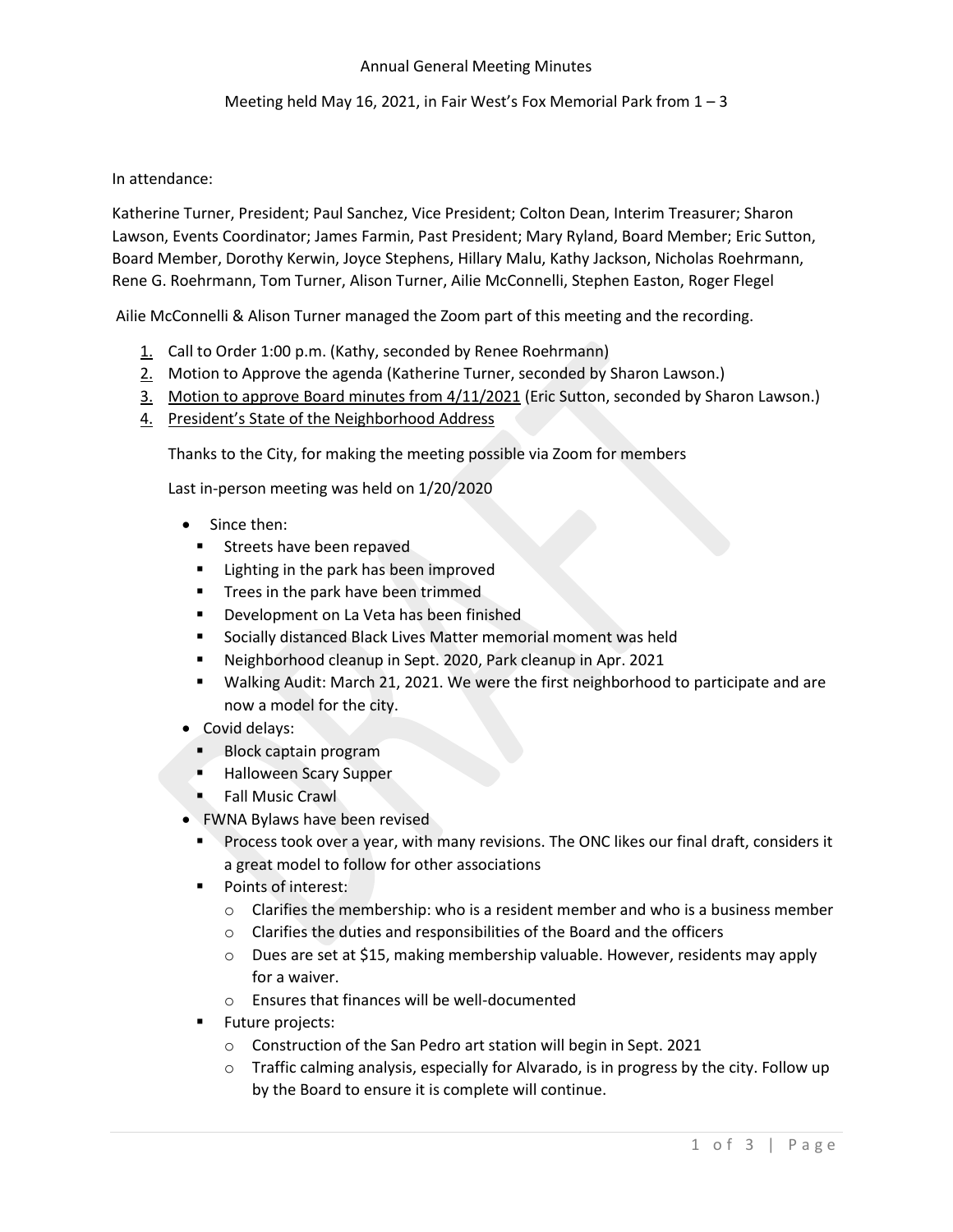Meeting held May 16, 2021, in Fair West's Fox Memorial Park from 1 – 3

- $\circ$  Pat Davis and Laura Fiora(?) are working on a new information kiosk for the park
- $\circ$  Coffee with CAPS will continue. Thanks made to the local commander for his continued attention.
- $\circ$  Reminder that it is important for the FWNA to pay attention to and remain involved with proposed development projects. New bylaws also ensure that outside developers will not be able to interfere with the FWNA business.
- 5. Vice President's Report Vice President Patty Keane attended on line but did not have a report.
- 6. Secretary's Report -Paul Sanchez thanked Kathy for her hard work and valuable contributions as President of FWNA over the past 2 years.
- 7. Treasurer report:
	- Roll call of current members with voting privileges (i.e., that have paid their dues)
	- Paypal password has been changed due to spamming issues
	- Movement to electronic payment systems and records in progress
	- Work continues on older paper records, some dating back to 2005
	- Suggestion made that a committee be formed to help review and reconcile old paper records
- (1:20 p.m. Zoom went down)
	- 8. Presentation of the Revised Bylaws Colton Dean.
	- 9. Signing ceremony for updated FWNA Bylaws Signed by all paid members of the FWNA
- 1:30 p.m. Introductions of attending Board members and resident members
	- 10. Upcoming Events Discussion
		- Postponed to the end of meeting
	- 11. Board Elections
		- 1:33 p.m. Board elections for 3 open seats:
			- **E** Hillary Malu (self-nominated)
			- Kathy Jackson (self-nominated)
			- Nicholas Roehrmann (self-nominated)
		- All 3 elected by voice vote.
		- 1:38 Board officers' election
			- Paul Sanchez for President (self-nominated)
			- Kathy for Vice President (self-nominated)
			- Colton Dean for Treasurer (self-nominated)
			- Eric Sutton for Secretary (self-nominated)
		- All elected by voice vote.
	- 12. 1:42 New Business (Discussion of #10 Upcoming Events Discussion)
		- Ice cream social
			- **■** Motion made by Paul Sanchez to continue event, seconded by Eric Sutton, approved by voice vote